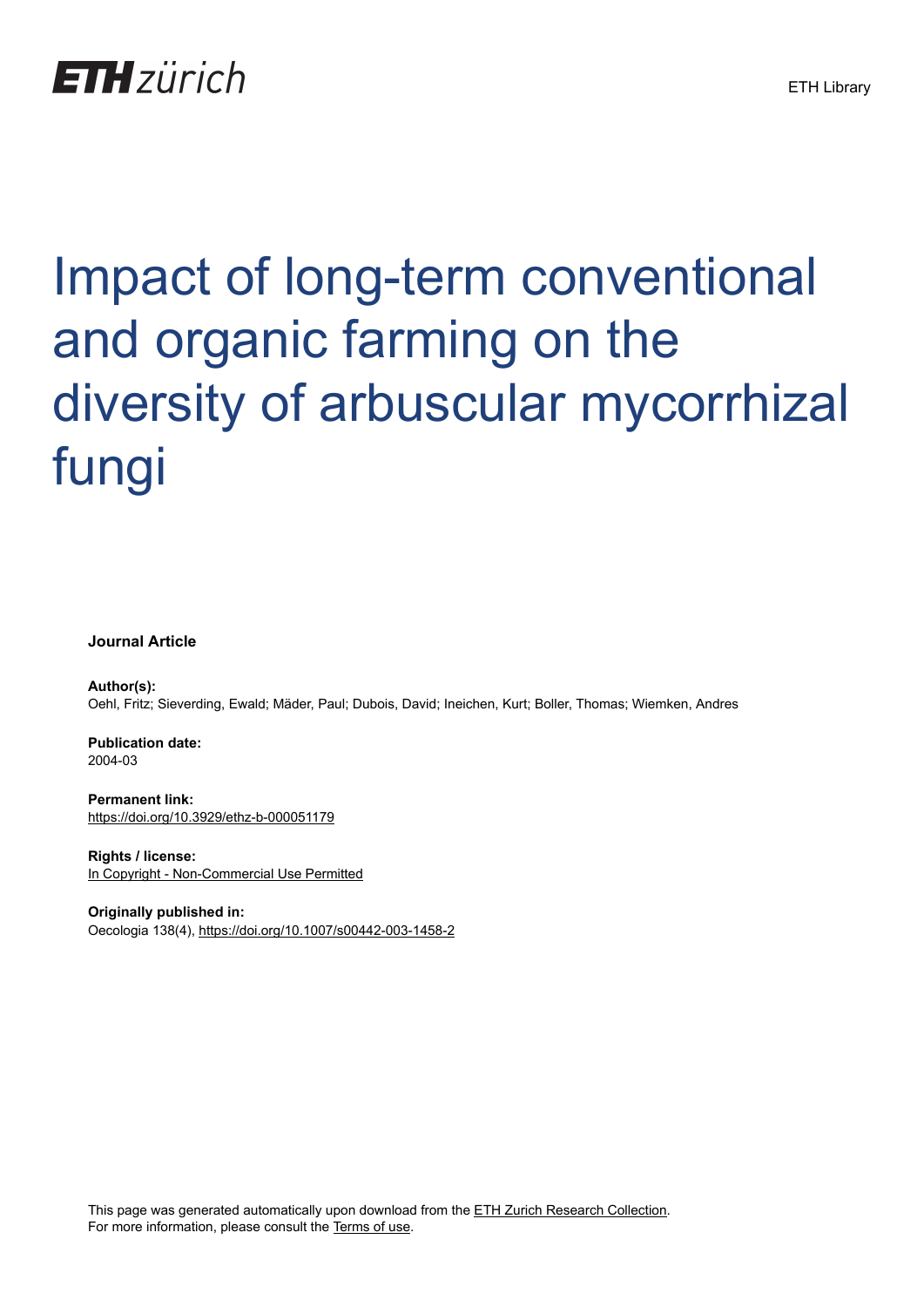#### ECOSYSTEM ECOLOGY

Fritz Oehl . Ewald Sieverding . Paul Mäder . David Dubois · Kurt Ineichen · Thomas Boller · Andres Wiemken

### Impact of long-term conventional and organic farming on the diversity of arbuscular mycorrhizal fungi

Received: 4 April 2003 / Accepted: 12 November 2003 / Published online: 9 January 2004 *#* Springer-Verlag 2004

Abstract Previous work has shown considerably enhanced soil fertility in agroecosystems managed by organic farming as compared to conventional farming. Arbuscular mycorrhizal fungi (AMF) play a crucial role in nutrient acquisition and soil fertility. The objective of this study was to investigate the diversity of AMF in the context of a long-term study in which replicated field plots, at a single site in Central Europe, had been cultivated for 22 years according to two "organic" and two "conventional" farming systems. In the 23rd year, the field plots, carrying an 18-month-old grass-clover stand, were examined in two ways with respect to AMF diversity. Firstly, AMF spores were isolated and morphologically identified from soil samples. The study revealed that the AMF spore abundance and species diversity was significantly higher in the organic than in the conventional systems. Furthermore, the AMF community differed in the conventional and organic systems: Glomus species were similarly abundant in all systems but spores of Acaulospora and Scutellospora species were more abundant in the

F. Oehl . K. Ineichen . T. Boller . A. Wiemken (*\**) Botanisches Institut, Universität Basel, Hebelstrasse 1, 4056 Basel, Switzerland e-mail: Andres.Wiemken@unibas.ch Tel.: +41-61-2672310 Fax: +41-61-2672330

E. Sieverding Institute of Plant Production and Agroecology in the Tropics and Subtropics, University of Stuttgart Hohenheim, Garbenstrasse 13, 70593 Stuttgart-Hohenheim, Germany

P. Mäder Research Institute of Organic Agriculture, Ackerstrasse, 5070 Frick, Switzerland

D. Dubois Swiss Federal Research Station for Agroecology and Agriculture (FAL), Reckenholzstrasse 191, 8042 Zürich-Reckenholz, Switzerland

organic systems. Secondly, the soils were used to establish AMF-trap cultures using a consortium of Plantago lanceolata, Trifolium pratense and Lolium perenne as host plants. The AMF spore community developing in the trap cultures differed: after 12 months, two species of the Acaulosporaceae (A. paulinae and A. longula) were consistently found to account for a large part of the spore community in the trap cultures from the organic systems but were found rarely in the ones from the conventional systems. The findings show that some AMF species present in natural ecosystems are maintained under organic farming but severely depressed under conventional farming, indicating a potentially severe loss of ecosystem function under conventional farming.

Keywords Sustainable agriculture · Soil microbiology · Biodiversity . Symbiosis . Plant nutrition

#### Introduction

Arbuscular mycorrhizal fungi (AMF) are believed to support plant growth by increasing the supply of immobile soil nutrients, notably P, enhancing tolerance or resistance to soil pathogens and abiotic stresses, and by improving the soil structure (Smith and Read [1997\)](#page-10-0). These beneficial effects of AMF are important in natural ecosystems, although they may be unimportant in high-input agriculture (Barea and Jeffries [1995](#page-9-0); Galvez et al. [2001\)](#page-10-0). Clearly, agricultural management factors such as the intensity of cultivation, the quality and quantity of fertilizers applied and the plant protection strategies used may have severe impacts on the AMF community structure (Sieverding [1989](#page-10-0); Douds and Millner [1999](#page-9-0); Oehl et al. [2003](#page-10-0)a).

In recent years, low-input agricultural systems have gained increasing importance in many industrialized countries for the conservation of natural resources and reduction of environmental degradation (Mäder et al. [2002](#page-10-0)). Conventional farming systems with reduced input of fertilizers and pesticides have been developed, sometimes called "integrated systems", but more and more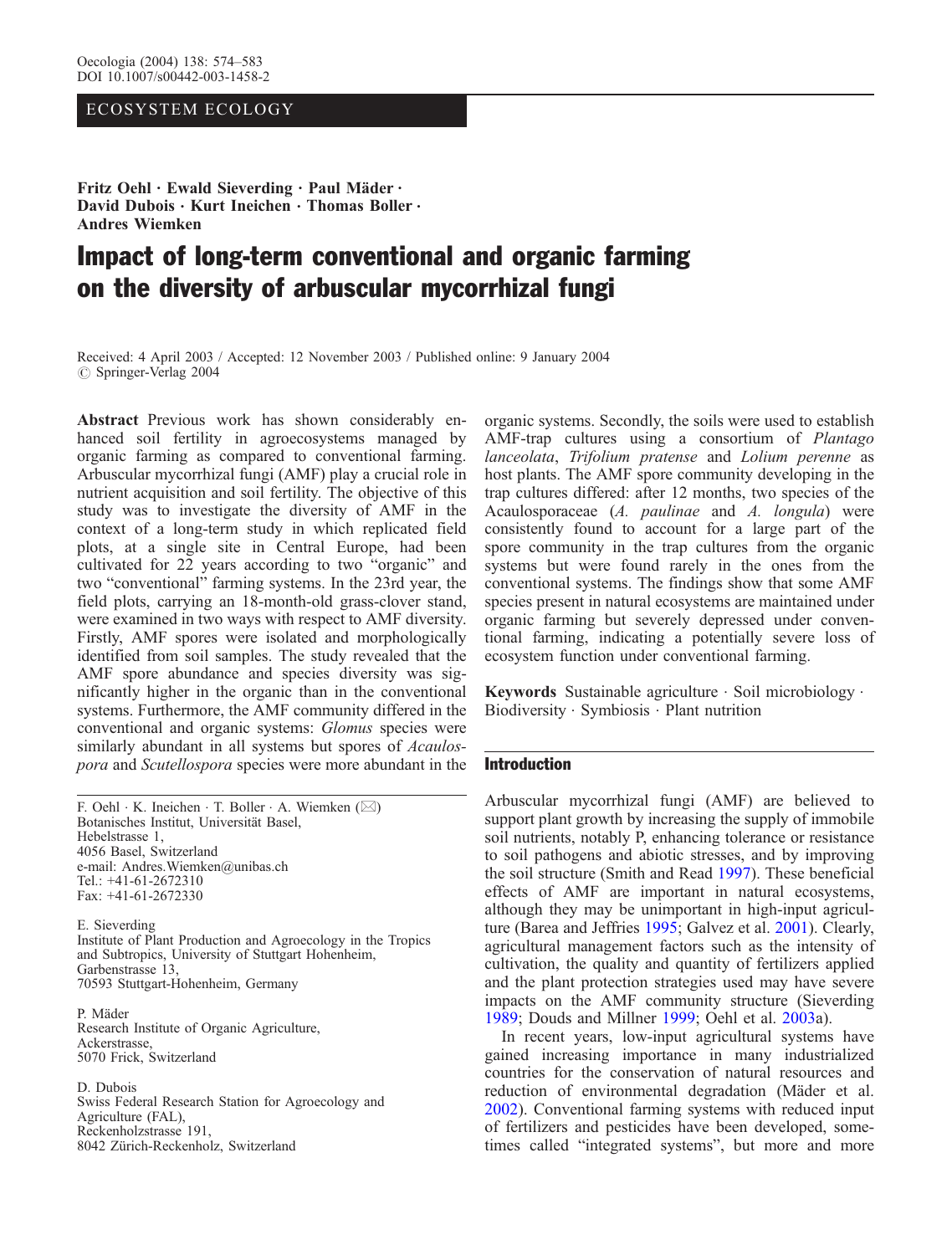farmers have also changed to low-input, organic farming systems where fertilization is mainly or exclusively based on animal manure produced on-farm, in addition to the nutrient input received by legume-based crop rotations. This management practice often leads to negative nutrient balances and a reduced nutrient availability, especially with respect to P (Oehl et al. [2002](#page-10-0)). It is under these conditions that plants are expected to be particularly dependent on an effective AMF symbiosis (Smith and Read [1997;](#page-10-0) Scullion et al. [1998\)](#page-10-0).

There have been some recent reports comparing the AMF community structures within farming systems differing in management practices such as tillage, fertilizer input, pesticide use and crop rotation (reviewed by Douds and Millner [1999](#page-9-0)). In some cases only small differences were detected (Land and Schönbeck [1991;](#page-10-0) Kurle and Pfleger [1996;](#page-10-0) Franke-Snyder et al. [2001\)](#page-10-0) but when the differences found were more striking, the AMF community was generally found to be impoverished in species composition in more intensively managed agricultural land use systems (Sieverding [1989](#page-10-0); Douds et al. [1993](#page-9-0); Johnson and Pfleger [1992](#page-10-0); An et al. [1993](#page-9-0); Galvez et al. [2001](#page-10-0); Jansa et al. [2002](#page-10-0); Oehl et al. [2003](#page-10-0)a). The present study takes advantage of a field trial established in Switzerland which has been running for  $>22$  years, designed to compare longterm effects of "conventional" versus "organic" farming systems (Mäder et al. [2002\)](#page-10-0). In this trial, crop yields were found to be reduced by only about 20% in the organic as compared to the conventional systems although the input of fertilizer and energy was reduced as much as 34–53% and the pesticide input by 97%. It was suggested that enhanced soil fertility associated with a higher microbial activity and biodiversity in the organic fields might have rendered these farming systems less dependent on an input of external resources. Previously we reported that in this field trial about 40% more roots were colonized by AMF in the organic systems than in the conventional ones

(Mäder et al. [2000](#page-10-0)). However, it is well known that different AMF species differ in functional characteristics such as spore production and plant growth promotion (Bever et al. [1996](#page-9-0); Van der Heijden et al. [1998](#page-10-0)). Moreover, less efficient AMF species might be selected by high-input farming (Johnson [1993;](#page-10-0) Scullion et al. [1998\)](#page-10-0). It is important, therefore, to assess the impact of farming systems also on AMF species diversity and community structure.

All methods designed to study the diversity of AMF in field soils have constraints. Only a few Glomalean genera can readily be distinguished by observing the morphology of mycorrhizal root colonization (Merrywheather and Fitter [1998](#page-10-0)). Furthermore, mycorrhizal root colonization, as well as spore numbers (Clapp et al. [1995\)](#page-9-0) do not necessarily reflect the AMF populations in the soils. One reason for this is that freshly formed spores can often not be readily distinguished from spores formed earlier in the season (Lee and Koske [1994](#page-10-0)). An advantage is that spore numbers are indicators over a longer time period, i.e. over months. AMF community structures can be readily described based on spore morphology (Douds and Millner, [1999](#page-9-0); Oehl et al. [2003](#page-10-0)a) with the exception of putative non-sporulating AMF species. Recently developed molecular methods for the detection of AMF species directly in the plant roots (Helgason et al. [1998;](#page-10-0) Redecker [2000](#page-10-0); Schüssler et al. [2001\)](#page-10-0) are therefore promising and in the future they will be combined with the morphological tools available. However, the molecular tools are costly and time-consuming, and AMF populations cannot as yet be quantified by these techniques. It is always uncertain whether there are other AMF that remain undetected because their percentage of intraradical structures are low, or if there are other reasons for these techniques still partly to fail. In this study, we assessed the AMF community structure based on the classic spore morphology characteristics in order to highlight both qualitative and

Table 1 Fertilization and plant protection strategies of the farming systems investigated in the long-term bio-dynamic, bio-organic, and conventional (DOC) field trial

|                                                                          | Mineral-<br>conventional                                                                                                | Conventional                                                                                     | Bio-organic                                                                              | Bio-dynamic                                                                                                             | Control<br>(NON)   |  |  |
|--------------------------------------------------------------------------|-------------------------------------------------------------------------------------------------------------------------|--------------------------------------------------------------------------------------------------|------------------------------------------------------------------------------------------|-------------------------------------------------------------------------------------------------------------------------|--------------------|--|--|
|                                                                          | (MIN)                                                                                                                   | (CON)                                                                                            | (ORG)                                                                                    | (DYN)                                                                                                                   |                    |  |  |
| Type of<br>manure/fertilizer                                             | Mineral<br>fertilizers only <sup>a</sup>                                                                                | Anaerobically rotted<br>farmyard manure and<br>slurry <sup>b</sup> , plus mineral<br>fertilizers | Slightly aerobically<br>rotted farmyard<br>manure and slurry <sup>b</sup>                | Aerobically composted<br>farmyard manure and<br>slurry <sup>b</sup> amended with<br>bio-dynamic preparations            | Non-<br>fertilised |  |  |
| Nutrient input<br>$(\text{kg} \space \text{ha}^{-1} \text{year}^{-1})^c$ | 124 N                                                                                                                   | 41.2 P 254 K 154 N 39.0 P 258 K 88 N                                                             | 139 K<br>25.1 P                                                                          | 22.0 P<br>159 K<br>91 N                                                                                                 | 0P<br>0 N<br>0 K   |  |  |
| Plant protection                                                         | Synthetic pesticides respecting thresholds;<br>according to the guidelines of Swiss<br>Integrated Production since 1985 |                                                                                                  | No synthetic pesticides;<br>following the Swiss<br>guidelines of bio-<br>organic farming | No synthetic pesticides;<br>applying mineral and<br>plant preparations<br>according to bio-dynamic<br>farming practices |                    |  |  |

<sup>a</sup>Onefold Swiss Standard recommendation since 1991; for details of the previous crop rotation periods see Oehl et al. (2002) <sup>b</sup>Rate 1.4 livestock units ha<sup>-1</sup> year<sup>-1</sup> since 1991; for details of previous periods see Oehl et al. (2002)

<sup>&</sup>lt;sup>c</sup>Mean nutrient input since 1985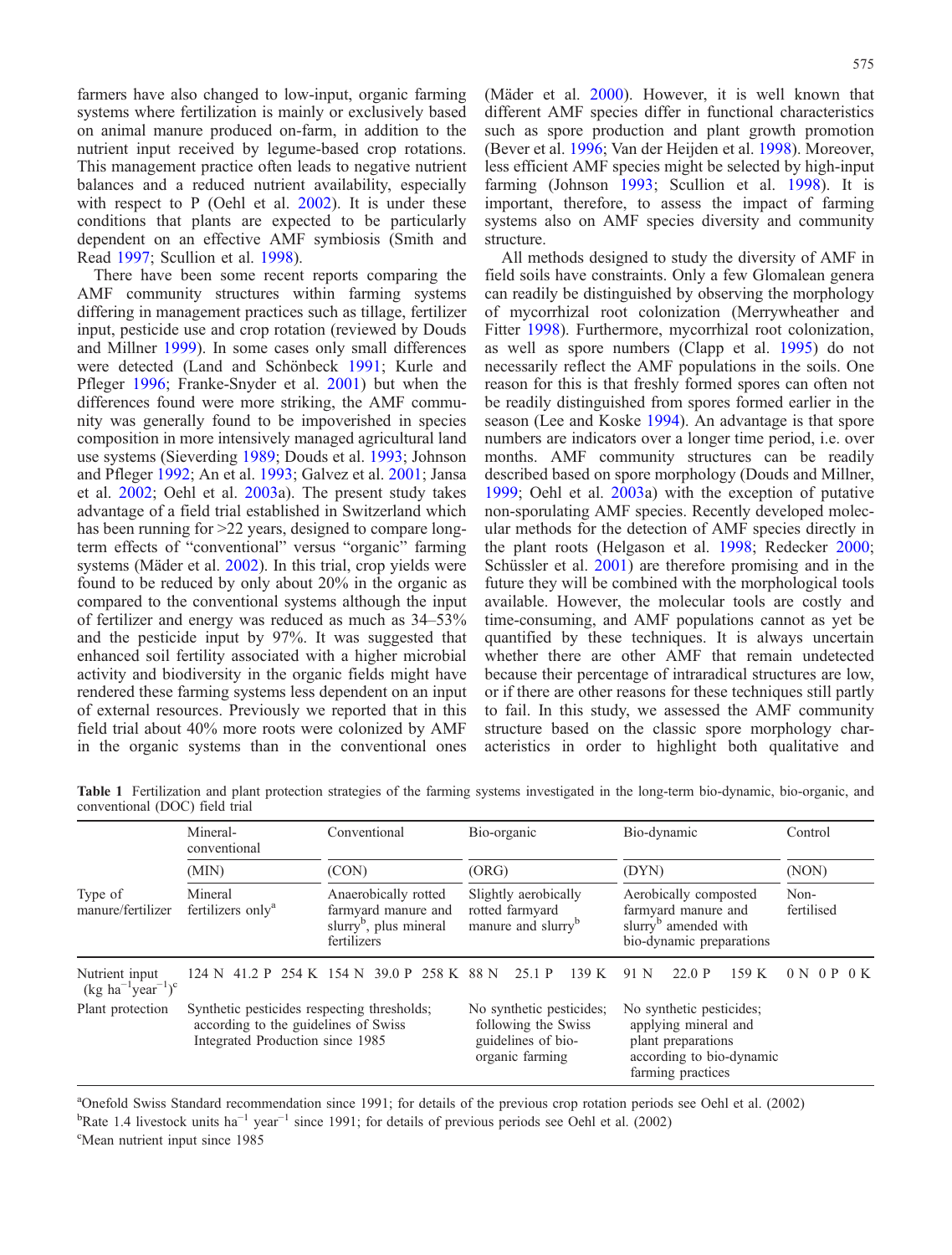quantitative differences in organic and conventional farming systems of the long-term field trial mentioned above.

#### Materials and methods

The long-term bio-dynamic, bio-organic, and conventional trial: a comparison of farming systems

The bio-dynamic, bio-organic, and conventional (DOC) field experiment to compare organic and conventional farming systems was set up in 1978, with four field plot replicates per treatment, on a loess soil at Therwil near Basel (Switzerland). As described in detail in a recent publication (Mäder et al. [2002](#page-10-0)), two organic farming systems [bio-dynamic (DYN); bio-organic (ORG)] and two conventional systems [using mineral fertilizers plus farmyard manure (CON); using mineral fertilizers exclusively (MIN)] were established in a replicated field plot experiment. The 7-year crop rotation (potatoes, winter wheat 2×, beetroots, some intercrops and a grass-clover meadow lasting for 2.5 years), crop varieties and tillage were identical in all systems. In addition to the four distinct fertilization treatments, a non-fertilized control (NON) was included in the experiment. Table 1 provides an overview of the five treatments. Soil physical (Mäder et al. [2002\)](#page-10-0), chemical (Oberson et al. [1993](#page-10-0); Mäder et al. [2002;](#page-10-0) Oehl et al. [2002](#page-10-0)), microbiological (Fliessbach and Mäder [2000](#page-9-0); Fliessbach et al. [2000;](#page-9-0) Oehl et al. [2001](#page-10-0)) and weed and crop yield parameters (Mäder et al. [2002\)](#page-10-0) have been investigated extensively. At the end of three crop rotations (in 1998 after 21 years), nine weed species belonging to several plant families (Poaceae, Rubiaceae, Papaveraceae, Hydrophyllaceae, Polygonaceae, Asteraceae and Scrophulariaceae) were observed in the organically managed wheat plots, whereas only four species, three species of Poaceae plus scarcely Papaver rhoeas, occurred in the conventionally managed plots (D. Dubois and B. Streit, unpublished data).

Soil sampling, chemical soil analysis and AMF inocula preparation

Soil samples were taken from each of four replicate plots per treatment (plot sizes of  $5\times20$  m) in March 2000, i.e. at the beginning of the vegetation period. All the plots sampled carried an 18 months-old grass-clover stand, as determined by the crop rotation scheme. From each of the four plots per treatment, six soil cores were taken up to a depth of 10 cm using a soil corer of 8 cm diameter. As an inoculum for the trap cultures (see below), undisturbed soil crumbs were taken from these soil cores (20 g per trap plant, representing as uniformly as possible all six soil cores at 5–7 cm soil depth). The rest of each soil core was carefully ground by hand, mixed and air-dried. Each composite sample, representing one plot, was a mixture of six such soil cores. It was kept at 4°C until AMF spores were isolated by wet-sieving and analysed as described below.

#### Trap cultures

For each of the four replicate plots of each treatment, two trap cultures were set up as previously described in detail (Oehl et al. [2003](#page-10-0)a). Briefly, an autoclaved substrate was used consisting of a mixture of Terragreen (American aluminium oxide, oil dry US special, type III R, <0.125 mm; Lobbe Umwelttechnik, Iserlohn, Germany) and loess from a local site (3:1, w/w). The AMF inocula (see above; 20 g per trap plant, nine plants per trap culture) were positioned in a 27×17×20-cm (length×width×height) box beneath the subsequently planted AMF-free trap plants consisting of Lolium perenne, Trifolium pratense and Plantago lanceolata, three of each

species per trap culture (Oehl et al. [2003a](#page-10-0)). There were two reasons for choosing these trap plant species: firstly, all three species are well-known AMF host plants frequently used for trap cultures and secondly, at sampling time they were the dominant plant species in the grass-clover stand representing three important functional groups (a grass, a legume, a forb). Eight non-mycorrhizal controls were also included, as previously described (Oehl et al. [2003](#page-10-0)a). Finally, an automated watering system controlled by soil moisture (Tropf-Blumat; Weninger, Telfs, Austria) was installed. The trap cultures were set up in March 2000 and kept in the greenhouse under ambient natural light and temperature conditions for 20 months. During this time, the trap plants were cut back seven times 3 cm above the ground.

Sampling in the trap cultures

During two vegetation periods in the greenhouse (2000 and 2001), every 2 months (i.e. after 2, 4, 6, 8 months and again after 14, 16, 18 and 20 months) two soil-cores were taken at the same locations of each box for AMF spore identification. The core volume was 15 cm<sup>3</sup> and the sampling depth 10 cm. The sampling holes in the boxes were immediately re-filled each time with the sterile substrate used in the experiment. As a measure of the infection potential of the field samples, the initial mycorrhizal root colonization was determined in the trap cultures after 2 months using trypan blue as a stain for the AMF structures (Brundrett et al. [1994\)](#page-9-0).

AMF spore isolation and identification

AMF spores were extracted from the field samples and from the trap cultures by wet sieving and sucrose density gradient centrifugation (Oehl et al. [2003](#page-10-0)a). Spores were counted using a dissecting microscope at up to 90-fold magnification. The AMF spore abundance (number of spores per gram of soil) refers to the spore count before the selection process used for identification of AMF species, which was performed as follows: healthy-looking spores (about 50–70% of the total number) were picked under the dissecting microscope and mounted in polyvinyl-lactic acidglycerine (PVLG) (Koske and Tessier [1983](#page-10-0)) or PVLG mixed 1:1  $(v/v)$  with Melzer's reagent (Brundrett et al. [1994](#page-9-0)). These spores were then examined using a compound microscope at up to 400-fold magnification. About 70% of the spores fixed on slides could be identified at the species level, while the rest consisted of dead and decaying spores, lacking clear morphological features. The identification was based on current species descriptions and identification manuals (Schenck and Perez [1990](#page-10-0); Morton http://invam.caf.wvu. edu/Myc\_Info/Taxonomy/species.htm). In this study, a "species" may be a clearly identified morphospecies based on spore morphology, a not yet described morphospecies, or an already described morphospecies that is not yet known to the authors. A "species group" comprises more than one morphospecies due to the fact that the features were not clear enough to clearly attribute the majority of the spores to one of the morphospecies in the group.

The Shannon-Weaver  $(H')$  index was calculated as an additional measure of AMF species diversity, combining two components of diversity, species richness and evenness. Since diversity measures may change with changes in the number of individuals in a sample, a correction of  $H'$  was performed as described (Fager [1972](#page-9-0)). For the same reason, the number of species, i.e. the species richness  $E$ , was corrected using the rarefaction method (Legendre and Legendre [1988](#page-10-0)). (Note: to present the species richness and the H ′, the AMF species grouped into one species group had been counted as one single species.)

In the trap cultures, dominant AMF spores were estimated in a chronosequence by identifying at least 100 mounted spores that were randomly selected from samples taken at intervals over a period of 20 months. An AMF species was considered as "dominant" with respect to sporulation at a given sampling date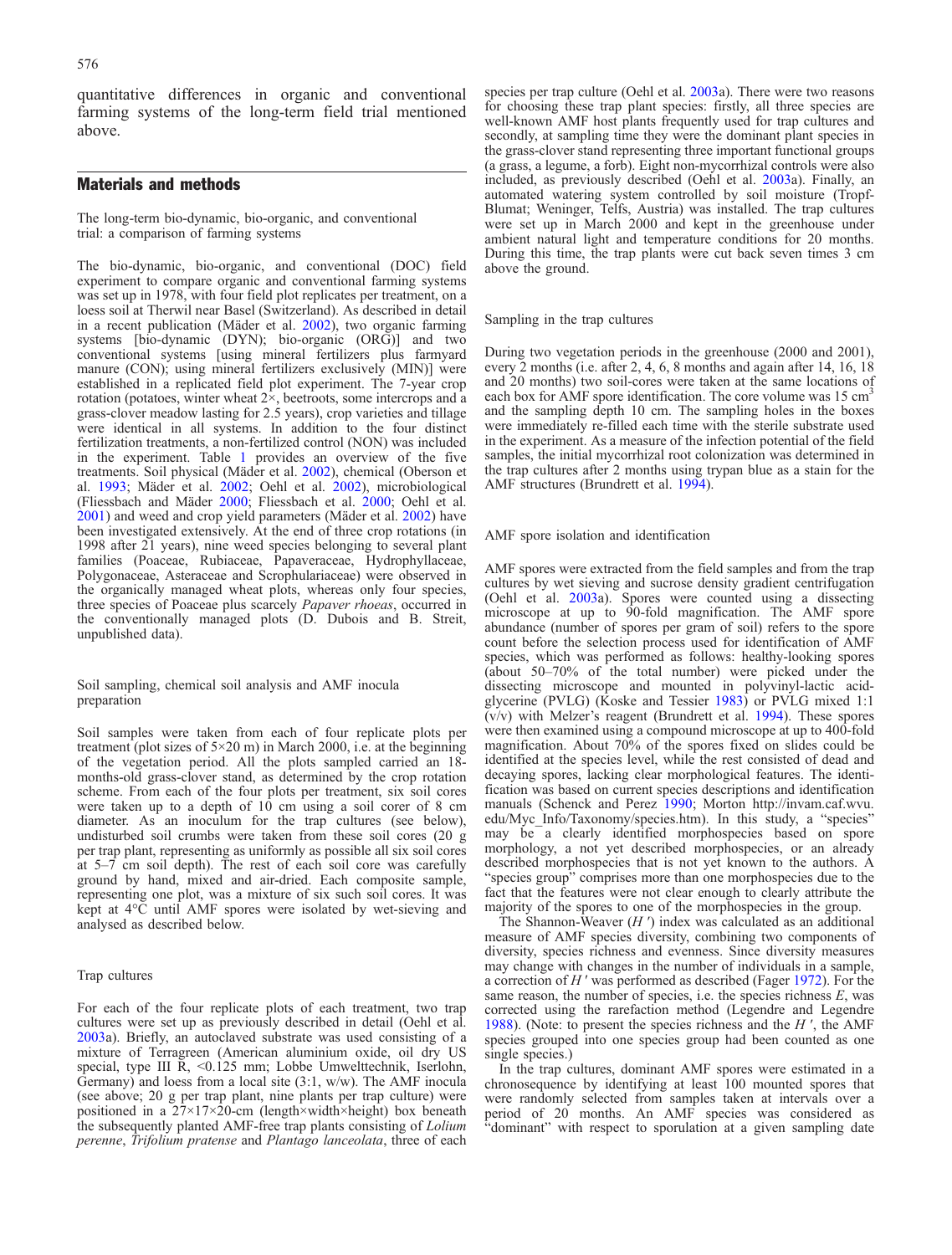when it comprised at least 20% of all spores identified in at least one of the four replicate plots per treatment.

#### **Statistics**

Significance of differences between treatments with respect to spore abundance, species numbers and AMF diversity (Shannon-Weaver index) was tested using Fisher's least significant difference at P <0.05 after one-way ANOVA. In the trap cultures inoculated with soil from the different treatments, the same statistical tests were applied for initial mycorrhizal root colonization. A hierarchical cluster analysis using Ward's minimum variance method (Legendre and Legendre [1988\)](#page-10-0) was applied to determine the similarity (more precisely: dissimilarity) with respect to AMF species composition between treatments, based on the  $\chi^2$  distance (Legendre and Legendre [1988\)](#page-10-0).

#### **Results**

AMF species found in the DOC field trial

In the soil samples taken from the plots representing the different farming systems applied in the long-term DOC field trial, 19 AMF species (Glomales species) could be distinguished (Table 2). Seventeen spore types could be unequivocally assigned to known species of the Glomales, namely ten species of the genus Glomus Tulasne & Tulasne, five of the genus Acaulospora Gerdemann & Trappe and two of the genus *Scutellospora* Walker & Sanders. Two spore types could not be readily distinguished at the species level and comprised one species group. One comprised Glomus fasciculatum and Glomus clarum, and the other Glomus albidum and Paraglomus occultum (P. occultum) Morton & Redecker. Spores belonging to species from the genera *Entrophospora* Ames & Schneider, Archaeospora Morton & Redecker and Gigaspora Gerdemann & Trappe (emend. Walker & Sanders) were not found in the present study.

Abundance and diversity of AMF spores in soils from the different DOC plots

As shown in Table 2, all of the 19 AMF species found in the present study were present in the samples from ORG, and 18 and 17 AMF species, respectively, in NON and DYN. Only 15 species were observed in the samples of the conventionally managed plots (CON and MIN). Regarding relative spore abundance, most of the Glomus species showed no significant differences between the conventional and organic treatments. However, spores of G. caledonium and G. diaphanum accounted for a significantly higher proportion of the spores identified in the conventional treatments. Spores of G. mosseae tended to be more abundant in the organic treatments (Table 2). Spores of the genus Scutellospora (S. pellucida and S. calospora) accounted for a relatively large proportion of the spores identified in MIN whereas in CON the lowest numbers of these spores were found. Spores of *Acaulos*pora spp. were generally more abundant in the organic treatments ORG and DYN as well as in NON. Interestingly, spores of A. laevis, A. longula and Acaulospora sp. BR1 were never found in the conventional treatments. Only the abundance of A. thomii spores seemed not to be influenced by the farming systems.

The number of AMF spores per gram soil (Table 3A) and the number of AMF species found per plot (Table 3B, C) was significantly higher in the organic and non-

Table 2 Relative spore abundance (%)(mean of four field plot replicates) from each of the arbuscular mycorrhizal fungi (AMF) species distinguished in the soil samples from the different treatments in the longterm DOC field trial. Data within a row followed by the same letter are not statistically different (P>0.05). LSD Fisher's least significant difference at the 5% level after one-way ANOVA; for other abbreviations, see Table 1

<sup>a</sup>Comprises G. fasciculatum and <sup>G</sup>.clarum <sup>b</sup>  $b$ Comprises G. albidum and Paraglomus occultum <sup>c</sup>Resembling Acaulospora scrobiculata

| Glomales species                                     | <b>MIN</b>        | <b>CON</b>        | <b>ORG</b>        | <b>DYN</b>        | <b>NON</b>      | <b>LSD</b> |
|------------------------------------------------------|-------------------|-------------------|-------------------|-------------------|-----------------|------------|
| Glomus diaphanum                                     | 13.9a             | 22.4 <sub>b</sub> | 6.2a              | 7.8 a             | 7.24a           | 9.2        |
| Glomus caledonium                                    | 4.6 <sub>b</sub>  | 4.9 <sub>b</sub>  | 1.7a              | 0.5a              | 0.8a            | 2.6        |
| Glomus dominikii                                     | 0.9a              | 0.3a              | 0.7a              | 4.2 <sub>b</sub>  | $1.6$ ab        | 3.2        |
| Glomus etunicatum                                    | 3.3a              | 4.4a              | 10.3a             | 12.1a             | 5.8 a           | 7.5        |
| Glomus fasciculatum group <sup>a</sup> (two species) | 2.1a              | 4.1 a             | 2.6a              | 5.7 a             | 2.0a            | 3.6        |
| Glomus mosseae                                       | $3.0$ ab          | $3.7$ abc         | 5.9c              | 5.4 bc            | 1.1a            | 2.8        |
| Glomus sp. BR9                                       | 4.7 a             | 7.8a              | 8.8 a             | 7.0a              | 3.2a            | 6.8        |
| Glomus geosporum                                     | 5.6a              | 6.8a              | 4.9a              | 6.6a              | 3.9a            | 6.1        |
| Glomus albidum group <sup>b</sup> (two species)      | 14.3a             | 8.0 a             | 6.2a              | 6.4a              | 10.0a           | 12.2       |
| Glomus constrictum                                   | 3.3a              | 8.6 a             | 7.4a              | 8.4 a             | 2.7a            | 9.9        |
| Glomus invermaium                                    | 5.7 a             | 15.8a             | 12.9a             | 6.4a              | 12.2a           | 8.7        |
| Glomus aureum                                        | $-a$              | $-a$              | 0.4 <sub>b</sub>  | $-a$              | $-a$            | 0.3        |
| Scutellospora calospora                              | 16.9 <sub>b</sub> | 3.1a              | 6.3a              | 8.7 ab            | 8.9 ab          | 10.4       |
| Scutellospora pellucida                              | 11.6 <sub>b</sub> | 5.2a              | 3.9a              | 3.4a              | $10.0$ ab       | 6.3        |
| Acaulospora paulinae                                 | 8.9 a             | 4.4a              | 13.2 <sub>b</sub> | 10.7 <sub>b</sub> | $20.8\text{ c}$ | 5.8        |
| Acaulospora thomii                                   | 2.3a              | 1.7a              | 2.8a              | 2.6a              | 3.1a            | 2.7        |
| Acaulospora laevis                                   | $-a$              | $-a$              | $5.2\text{ c}$    | $2.2$ ab          | $3.2$ bc        | 2.5        |
| Acaulospora longula                                  | $-a$              | $-a$              | $0.9$ ab          | $2.1$ bc          | 2.7c            | 1.6        |
| Acaulospora sp. BR1 <sup>c</sup>                     | $-a$              | $-a$              | 0.4a              | $-a$              | 0.6a            | 1.0        |
| Total number of spores identified                    | 226               | 325               | 776               | 420               | 610             |            |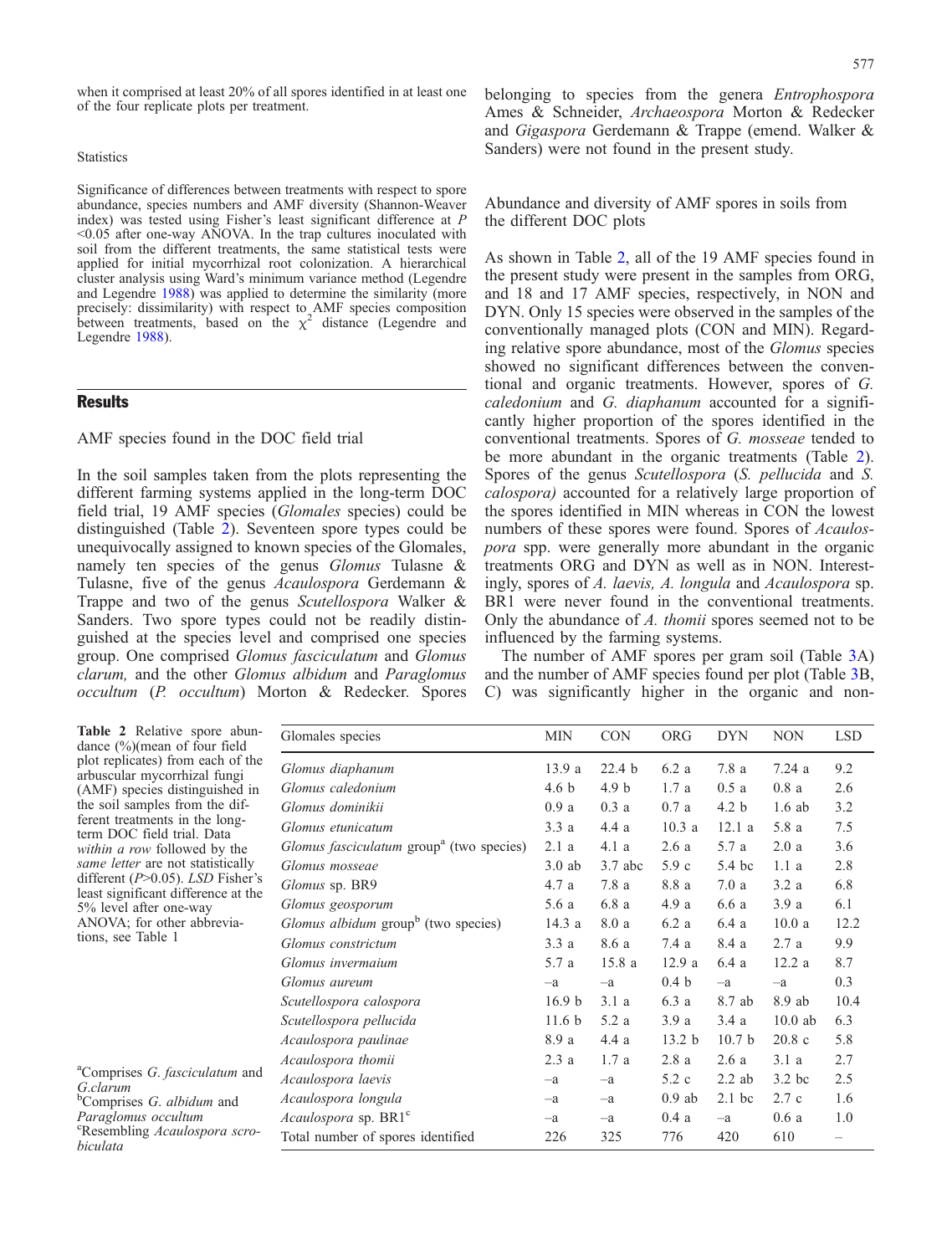fertilized treatments (ORG, DYN and NON) as compared to the conventional ones (CON and MIN). When the total number of AMF species contained in the four replicate plots for each treatment were considered (Table 4D), the species numbers decreased in the order: ORG>NON> DYN>CON=MIN. The AMF species diversity as expressed by the  $H'$  decreased in the order: DYN=ORG≥ NON≥CON=MIN (Table 3E, F).

A hierarchical cluster analysis showed the highest similarity in AMF species composition between the two organic treatments (ORG and DYN) on the one hand and between the two conventional treatments (CON and MIN) on the other hand (Fig. 1). The NON, where the plant protection strategy was as in the DYN treatment, resembled more the organic than the conventional treatments.



Fig. 1 Hierarchical cluster analysis of arbuscular mycorrhizal fungi species composition in the investigated treatments of the long-term bio-dynamic, bio-organic, and conventional (DOC) field trial based on the  $\chi^2$  distance, using Ward's minimum variance method (Legendre and Legendre 1998). The corresponding units (dimensionless) were calculated on the basis of spore numbers per gram soil of each species identified per treatment. Scale bar =0.4 units. NON Non-fertilized control, DYN bio-dynamic, ORG bio-organic, CON mineral fertilizers plus farmyard manure, MIN mineral fertilizers exclusively

Table 3 AMF spore abundance and species richness found in the field samples of the different treatments of the long-term DOC field trial. The AMF diversity is expressed by the Shannon-Weaver AMF trap cultures: inoculum potential of soils from the different DOC plots

The inoculum potential of soil samples from the different treatments in the DOC field trial was determined in AMF trap cultures by measuring the proportion of root length of the trap plants (Lolium, Plantago , Trifolium) colonized by AMF after 2 months of culture. It was found to be highest in the samples from DYN and decreased in the same order as the spore abundances observed: DYN>NON≥ORG≥ CON≥MIN (Fig. 2).

AMF trap cultures: species composition

The AMF species composition was monitored in the trap cultures at bimonthly intervals. As shown in Table 4, there



Fig. 2 Mycorrhizal root colonization after 2 months of trap culturing. The trap cultures had been inoculated with soil derived from the plots of the different treatments of the long-term DOC field trial. Average and SD of four field plot replicates per site are shown. Columns marked by the same letter are not significantly different (P  $>0.05$ )

diversity index  $(H')$  calculated from the no. of spores identified for each species. Data within a row followed by the same letter are not statistically different  $(P>0.05)$ . For abbreviations, see Table 1

|                                                                                                                                                                                                                                | <b>MIN</b> | <b>CON</b> | ORG               | <b>DYN</b>        | <b>NON</b>        | LSD <sup>b</sup> |
|--------------------------------------------------------------------------------------------------------------------------------------------------------------------------------------------------------------------------------|------------|------------|-------------------|-------------------|-------------------|------------------|
| No. of AMF spores per gram soil (average of four field plot replicates)                                                                                                                                                        | 7.9 a      | 10.0a      | 12.5 <sub>b</sub> | 14.0 <sub>b</sub> | 13.5 <sub>b</sub> | 2.34             |
| No. of AMF species <sup>a</sup> found (average of four field plot replicates)                                                                                                                                                  | 12.5a      | 13.0a      | 16.5 <sub>b</sub> | 15.5 b            | 15.8 <sub>b</sub> | 1.68             |
| No. of AMF species <sup>a</sup> (average of four field plot replicates)<br>corrected for unequal numbers of spores identified at<br>different plots (see Table 3) using the rarefaction method<br>(Legendre and Legendre 1998) | 12.3a      | 12.9a      | 16.3 <sub>b</sub> | 15.4 <sub>b</sub> | 15.5 b            | 1.66             |
| Total No. of AMF species <sup>a</sup> found at the field sites<br>(sum of four field plot replicates)                                                                                                                          | 15         | 15         | 19                | 17                | 18                |                  |
| H                                                                                                                                                                                                                              | 2.16a      | $2.26$ ab  | 2.51c             | 2.51c             | $2.36$ bc         | 0.16             |
| Corrected $H'$ : corrected for unequal numbers of<br>spores identified at different plots (see Table 2)<br>according to Fager (1972)                                                                                           | 0.23a      | $0.43$ ab  | 0.79c             | 0.81c             | $0.56$ bc         | 0.27             |

<sup>a</sup>Species groups counted as only one species (see Material and methods and Table 2)

<sup>b</sup>LSD at the 5% level after one-way ANOVA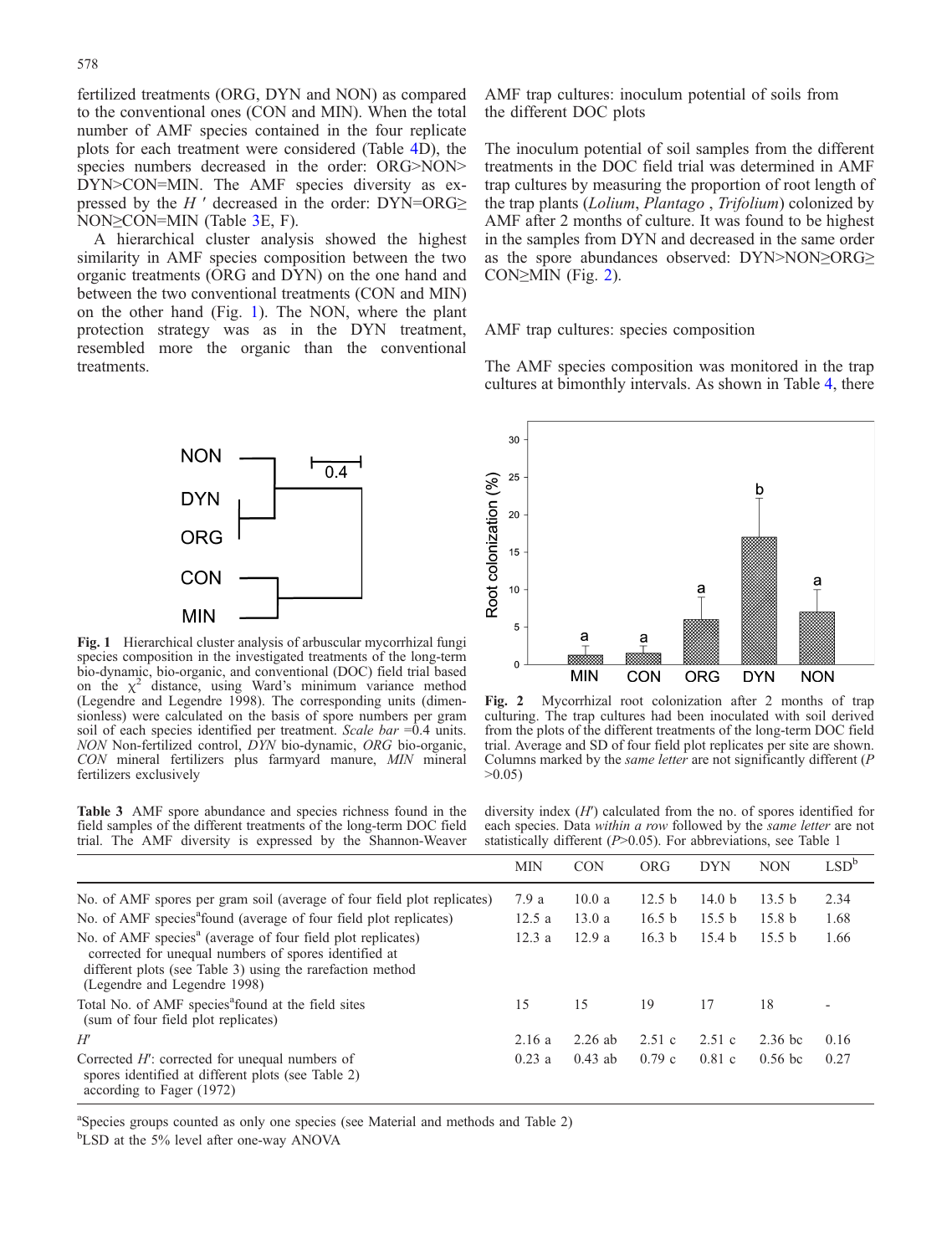Table 4 Time (months) after trap culture initiation at which spores of different AMF species were detected for the first time. The inocula for the trap cultures were derived from the different treatments of the long-term DOC field trial. For abbreviations, see Tables 1 and 2

|                                                                                                                             | Months after setting up trap cultures |                |                |                |                |  |  |  |  |
|-----------------------------------------------------------------------------------------------------------------------------|---------------------------------------|----------------|----------------|----------------|----------------|--|--|--|--|
| Glomales species                                                                                                            | <b>MIN</b>                            | <b>CON</b>     | <b>ORG</b>     | <b>DYN</b>     | <b>NON</b>     |  |  |  |  |
| AMF species that started sporulation during the first vegetation period in the greenhouse (0–8 months of trap culturing)    |                                       |                |                |                |                |  |  |  |  |
| G. mosseae                                                                                                                  | 2                                     | 2              | 2              | 2              | 2              |  |  |  |  |
| G. caledonium                                                                                                               | 2                                     | $\mathfrak{2}$ | $\overline{4}$ | 4              | 2              |  |  |  |  |
| G. geosporum                                                                                                                | 2                                     | $\overline{4}$ | $\mathfrak{2}$ | 2              | $\mathfrak{2}$ |  |  |  |  |
| G. etunicatum                                                                                                               | 4                                     | $\overline{4}$ | $\overline{c}$ | $\overline{2}$ | $\overline{2}$ |  |  |  |  |
| G. diaphanum                                                                                                                | 16                                    | 6              | 6              | 14             | $\overline{2}$ |  |  |  |  |
| G. lamellosum                                                                                                               | 4                                     | $\overline{4}$ | 6              | 4              | 6              |  |  |  |  |
| G. albidum                                                                                                                  | 14                                    | 4              | 4              | 4              | 6              |  |  |  |  |
| Archaeospora trappei                                                                                                        | 4                                     | 8              | 6              | 2              | 8              |  |  |  |  |
| G. aggregatum                                                                                                               | 8                                     | 8              | 4              | 8              | 8              |  |  |  |  |
| G. fasciculatum                                                                                                             | 8                                     | 8              | 8              | 8              | 6              |  |  |  |  |
| Entrophospora infrequens                                                                                                    |                                       |                | 8              | 8              | 6              |  |  |  |  |
| Glomus sp. BR11 <sup>a</sup>                                                                                                | 8                                     | 16             | 8              | 8              | 8              |  |  |  |  |
| S. calospora                                                                                                                |                                       | 20             | 8              | 8              | 6              |  |  |  |  |
| G. versiforme                                                                                                               | 20                                    | 20             | 6              | 6              |                |  |  |  |  |
| Glomus sp. BR12                                                                                                             | 8                                     | 16             | 16             |                |                |  |  |  |  |
| G. aureum                                                                                                                   | 16                                    | 8              | 14             | 6              | 8              |  |  |  |  |
| $G.$ sp. BR9                                                                                                                |                                       |                | 6              | 6              | 16             |  |  |  |  |
| G. constrictum                                                                                                              | 20                                    | 18             | 6              | 8              | 20             |  |  |  |  |
| A. paulinae                                                                                                                 | 14                                    | 14             | 6              | 8              | 8              |  |  |  |  |
| A. thomii                                                                                                                   | 8                                     | 14             | 8              | 14             | 14             |  |  |  |  |
| A. longula                                                                                                                  | 14                                    | 14             | 8              | 8              | $8\,$          |  |  |  |  |
| G. microcarpum                                                                                                              | 16                                    | 20             | 8              | 20             |                |  |  |  |  |
| AMF species that started sporulation during the second vegetation period in the greenhouse (11-20 months of trap culturing) |                                       |                |                |                |                |  |  |  |  |
| A. laevis                                                                                                                   | 14                                    | 14             | 14             | 14             | 14             |  |  |  |  |
| G. invermaium                                                                                                               | 16                                    | 16             | 16             | 14             | 16             |  |  |  |  |
| Acaulospora sp. BR13                                                                                                        |                                       |                | 16             | 14             |                |  |  |  |  |
| G. monosporum                                                                                                               |                                       |                |                | 14             |                |  |  |  |  |
| G. clarum                                                                                                                   |                                       |                | 20             |                | 16             |  |  |  |  |
| S. pellucida                                                                                                                | 20                                    | 20             | 20             |                |                |  |  |  |  |
| G. intraradices                                                                                                             | 20                                    | 14             | 16             |                | 16             |  |  |  |  |
| Glomus sp. BR14 <sup>b</sup>                                                                                                |                                       |                |                | 18             |                |  |  |  |  |
| Glomus sp. BR4                                                                                                              |                                       |                | 20             |                | $20\,$         |  |  |  |  |
| Glomus sp. BR15                                                                                                             |                                       |                | 14             |                |                |  |  |  |  |

<sup>a</sup>Resembling Glomus arborense

<sup>b</sup>Resembling Glomus nanolumen

was a gradual appearance of spores belonging to the different AMF species. Spores of G. mosseae, G. caledonium, G. geosporum and G. etunicatum appeared within the first 4 months after setting up the trap cultures, independently of the soil used for inoculation. A number of species formed spores only later: In fact, ten of them started to sporulate only during the second vegetation period, >12 months after setting up the trap cultures. After 20 months in the greenhouse, all the trap cultures combined yielded 32 AMF species (Table 4). Remarkably, this is 52% more than in all the field samples combined. From the *G. fasciculatum* group (Table 2), three different species could be identified: G. fasciculatum, G. clarum and G. lamellosum (spores of the latter were not recognized in the field samples). Spores of Archaeospora trappei and Glomus sp. BR11 had not been detected in the field samples where they might have been erroneously attributed to the G. albidum group. Both species are smallspored (40–80 µm) with fragile spore walls and hence difficult to identify directly from the field. Spores of some species that formed singly or in loose clusters in the soil or roots could not be related to any species found in the field samples: e.g. Entrophospora infrequens, G. aggregatum and G. intraradices. Although no sporocarp-forming AMF were observed in the field samples, such species appeared in the trap cultures at the end of the study (after 18–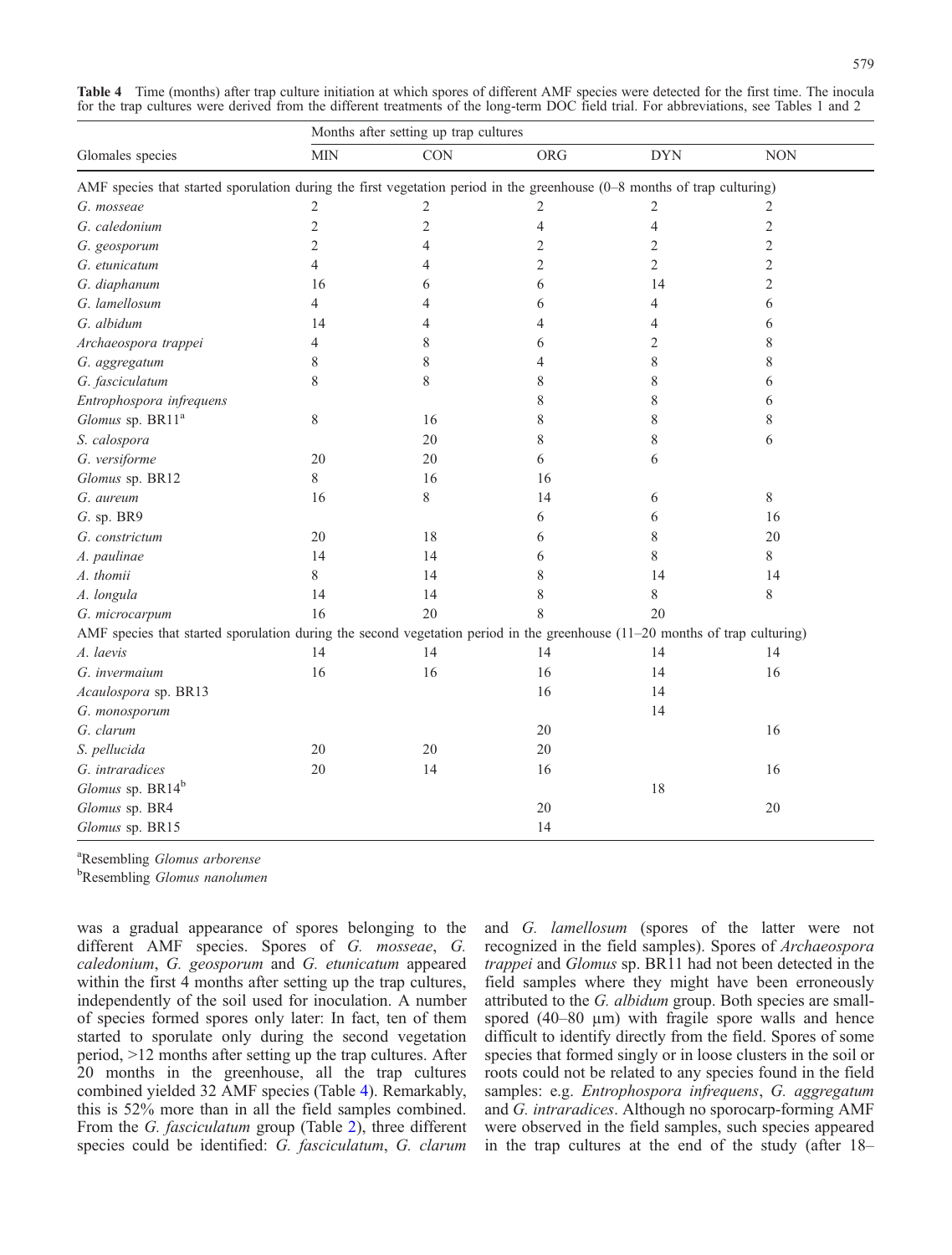20 months; Table 4), namely G. microcarpum, Glomus sp. BR4, Glomus sp. BR12 and Glomus sp. BR15. Only three of the species found in the field samples were never observed in the trap cultures during the whole period of the study (G. dominikii, P. occultum and Acaulospora sp. BR1). In one of the non-mycorrhizal control pots, G. intraradices was found at the end of the study, obviously as a contaminant.

During the first 4 months of trap culturing, the differences in the number of AMF species between the treatments were negligible (Table 5). However, at the end of the first vegetation period (after 6–8 months trap culturing), almost twice as many AMF species were found in the trap cultures based on soils from the organic farming systems (and from the non-fertilized control) than from conventional farming systems. Additional AMF species appearing in this period of time were: S. calospora, Acaulospora paulinae, A. longula, E. infrequens, Glomus constrictum and G. versiforme (Table 4). The number of species found in trap cultures based on soils from conventional farming systems increased considerably in the second vegetation period, but it remained smaller compared to the organic farming systems up till the end of the experiment (Table 5).

#### AMF trap cultures: dominant sporulating AMF species

The species that sporulated during the first 4 months (Tables 4, 5) remained dominant throughout the first vegetation period up to 8 months (Table 6). Although the trap cultures were established with the same host plants in the same Terragreen-loess substrate, different AMF community structures developed in trap cultures inoculated with soils from the different farming systems. Glomus caledonium was dominant in the trap cultures based on soils from the conventional treatments whilst G. geosporum and G. mosseae spores were more abundant in the trap cultures based on soils from the organic treatments (Table 6). Others, e.g. G. etunicatum and G. lamellosum sporulated indifferently with respect to the treatment.

Table 5 No. of AMF species that formed spores in the trap cultures based on soils from the different treatments of the long-term DOC field trial. AMF spores were isolated and identified from the trap cultures repeatedly over a period of 20 months. For abbreviations, see Table 1

| Duration of trap culture | MIN | CON | ORG | <b>DYN</b> | NON |
|--------------------------|-----|-----|-----|------------|-----|
| 2 Months                 | 3   | 2   | 3   | 4          | 5   |
| 4 Months                 | 6   | 6   | 6   | 7          | 5   |
| 6 Months                 | 6   | 7   | 13  | 10         | 10  |
| 8 Months                 | 11  | 11  | 20  | 18         | 16  |
| 14 Months                | 14  | 16  | 23  | 24         | 18  |
| 16 Months                | 18  | 19  | 27  | 24         | 22  |
| 18 Months                | 18  | 20  | 27  | 26         | 22  |
| 20 Months                | 22  | 24  | 30  | 26         | 24  |

Spore domination changed dramatically in the second vegetation season of trap culturing in the greenhouse, 11– 16 months after setting up the trap cultures. While G. caledonium remained the most dominant sporulating species in the cultures of the conventional treatments, the three most dominant sporulating species in the cultures based on soils from the organic treatments were from the genus Acaulospora (A. longula, A. paulinae and A. thomii). From the Acaulosporaceae, only A. thomii also sporulated abundantly in the trap cultures based on soils from the conventional treatments (Table 6).

At the end of the second greenhouse season (months 16–20) differences between the treatments became less evident. A shift to a prevalence of G. fasciculatum and G. invermaium spores occurred in all five treatments. The main difference between the treatments during that period was the dominance of G. constrictum spores in the cultures based on soils from the organic treatments, while Glomus sp. BR12 spores prevailed—as already in springtime—in the trap cultures based on soils from the conventional MIN treatment (Table 6).

#### **Discussion**

Taking into account all the AMF species identified directly in the field samples and in the trap cultures, a total of 35 AMF species were detected at the single field site of the long-term field trial under study. This is considerably higher than the 8–20 species that are usually reported from arable lands (Land and Schönbeck [1991](#page-10-0); Douds and Millner [1999](#page-9-0); Fitter [2001;](#page-9-0) Jansa et al. [2002](#page-10-0)) and is closer to the numbers reported for grasslands (Douds and Millner [1999](#page-9-0); Bever et al. [2001;](#page-9-0) Fitter [2001;](#page-9-0) Oehl et al. [2003a](#page-10-0)). The 7-year crop rotation applied to all plots, including 3 years of grass-clover and the cultivation of sunflower/ vetch mixtures as intercrops in order to bridge longer vegetation-free periods in autumn, is highly desirable from an ecological point of view and may have contributed to this high AMF species richness.

The fact that such a high number of AMF species has been detected is certainly also due to the design of our trap cultures in the greenhouse. The cultures were kept for almost 2 years, and a consortium of three different trap plant species rather than only a single one was used, factors that are known to potentially influence AMF propagation and sporulation (Bever et al. [1996](#page-9-0), [2001](#page-9-0)). The extension of trap culturing for a second vegetation period, from 8 to 20 months, resulted in an increase in AMF species recovery of >50%. In an arid ecosystem, Stutz and Morton [\(1996](#page-10-0)) found only 25% of the AMF species after the first of a total of three trap culture cycles (cycles of four months each).

It became clear that certain AMF species could not be readily identified in the field samples; the morphological features of the spores were not distinct enough and, thus, these spores could only be grouped into a species group (e.g. G. fasciculatum group; Table 2). Moreover, the sporocarpic AMF species G. microcarpum, Glomus sp.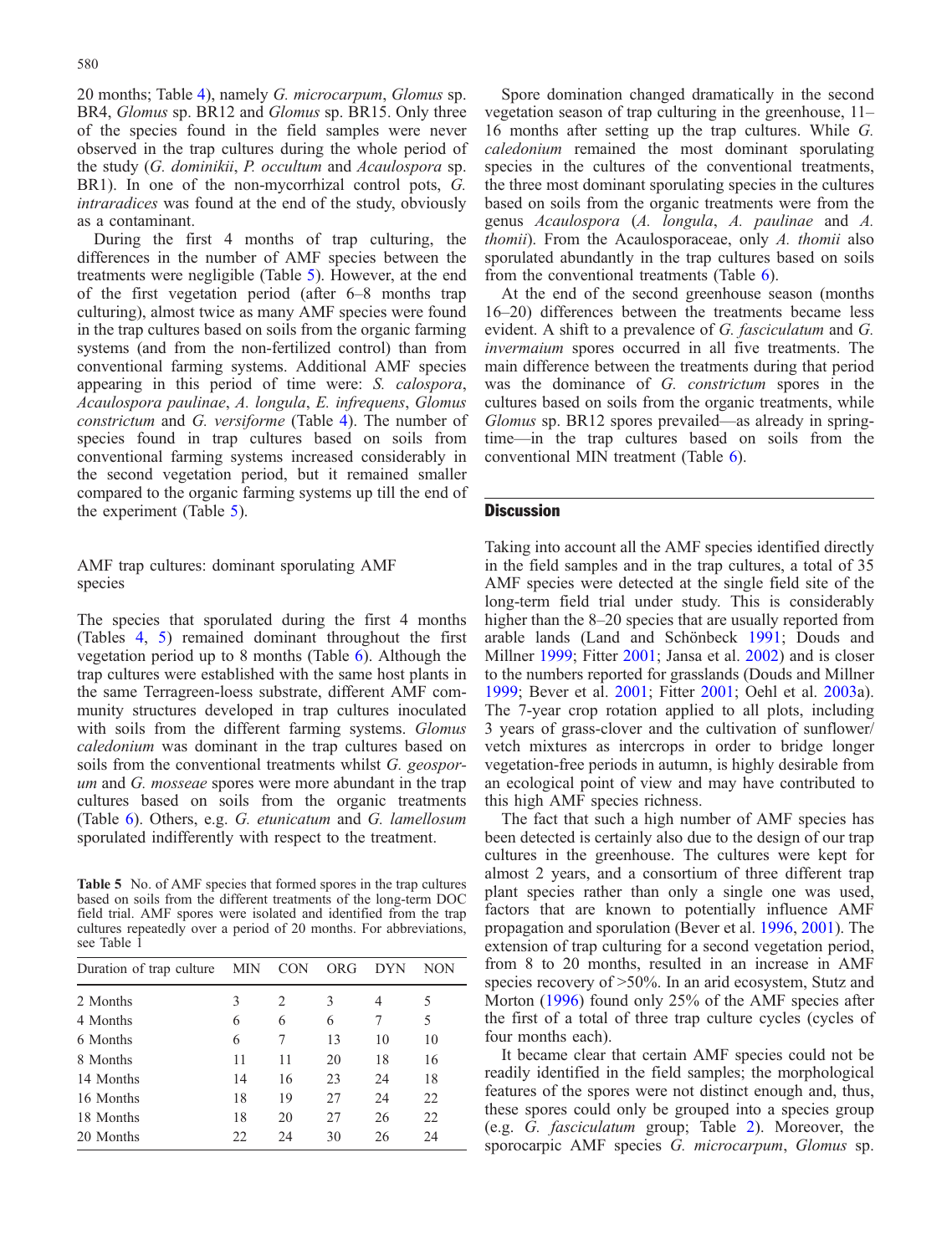Table 6 Dominant<sup>a</sup> sporulating AMF species found in the trap cultures during two vegetation periods (0–8 and 11–20 months). The inocula for the trap cultures were derived from the different treatments of the long-term DOC field trial. G.cal G. caledonium, G. mos G. mosseae, G.etu G. etunicatum, G.geo G. geosporum, G.lam

G. lamellosum, G.s12 Glomus sp. BR12, G.fas G. fasciculatum, G. inv G. invermaium, G.con G. constrictum, G.alb G. albidum, G.aur G. aureum, Ar.tra Archaeospora trappei, A.pau Acaulospora paulinae, A.lon Acaulospora longula, A.tho Acaulospora thomii; for other abbreviations, see Tables 1and 2

| <b>MIN</b><br><b>CON</b><br><b>ORG</b><br>Age of the<br>trap cultures (months)<br>First vegetation period $(0-8$ months) |          |                | <b>DYN</b>     | <b>NON</b>     | Age of the<br>trap cultures (months)<br>Second vegetation period $(11-20$ months) | <b>DYN</b> | <b>NON</b>     |                |                |                |                |
|--------------------------------------------------------------------------------------------------------------------------|----------|----------------|----------------|----------------|-----------------------------------------------------------------------------------|------------|----------------|----------------|----------------|----------------|----------------|
| $0 - 2$                                                                                                                  | $Gcal^c$ | G.cal          | G.etu          | G.geo          | G.geo                                                                             | $11 - 14$  | G.cal          | G.cal          | $A$ .pau       | A.lon          | A.lon          |
|                                                                                                                          |          | G.mos          | $G$ <i>mos</i> | $G$ <i>mos</i> | $G$ <i>mos</i>                                                                    |            | G.lam          | $G$ <i>mos</i> | A.lon          | A.pau          | A.pau          |
|                                                                                                                          |          |                |                |                | G.etu                                                                             |            | G.s12          | A.tho          | A.tho          | $A,$ tho       | A.tho          |
|                                                                                                                          |          |                |                |                |                                                                                   |            | Ar tra         |                | G.con          | $G$ <i>mos</i> | Ar.tra         |
|                                                                                                                          |          |                |                |                |                                                                                   |            | A.tho          |                | G.etu          |                |                |
| $2 - 4$                                                                                                                  | G.cal    | G.cal          | G.etu          | G.geo          | G.etu                                                                             | $14 - 16$  | $G$ <i>fas</i> | G.inv          | $A$ .pau       | A.lon          | A.lon          |
|                                                                                                                          | G.etu    | G.mos          | G.geo          | G.etu          | G.mos                                                                             |            | G.cal          | G.mos          | A.lon          | $A$ .pau       | Ar tra         |
|                                                                                                                          |          | G.etu          | G.cal          | $G$ <i>mos</i> | G.cal                                                                             |            | G.SI2          | G.lam          | A.tho          | G.geo          | G.inv          |
|                                                                                                                          |          |                |                |                |                                                                                   |            | Ar.tra         | $A,$ tho       | Ar tra         | G.con          | $G$ <i>fas</i> |
|                                                                                                                          |          |                |                |                |                                                                                   |            | A.tho          |                | G.inv          |                |                |
|                                                                                                                          |          |                |                |                |                                                                                   |            |                |                | G.lam          |                |                |
| $4 - 6$                                                                                                                  | G.cal    | G.cal          | G.etu          | $G$ <i>mos</i> | G.etu                                                                             | $16 - 18$  | $G$ <i>fas</i> | G.inv          | G.con          | G.fas          | G.fas          |
|                                                                                                                          | G.etu    | $G$ <i>mos</i> | G.mos          | G.geo          | G.lam                                                                             |            | G.inv          | G.fas          | G.inv          | G.inv          | G.etu          |
|                                                                                                                          |          |                | G.geo          | G.etu          |                                                                                   |            | G.s12          | G.alb          | $G$ <i>fas</i> | G.con          | G.aur          |
|                                                                                                                          |          |                |                | G.lam          |                                                                                   |            | G.cal          |                | A.lon          |                |                |
|                                                                                                                          |          |                |                |                |                                                                                   |            |                |                | A.pau          |                |                |
| $6 - 8$                                                                                                                  | G.cal    | G.cal          | G.etu          | G.geo          | G.lam                                                                             | $18 - 20$  | G.fas          | G.inv          | G.con          | G.con          | G.fas          |
|                                                                                                                          | G.etu    | $G$ <i>mos</i> | G.lam          | $G$ <i>mos</i> | G.etu                                                                             |            | G.s12          | $G$ <i>fas</i> | G.inv          | G.inv          | G.aur          |
|                                                                                                                          | G.lam    | G.etu          | G.alb          | G.fas          | G.cal                                                                             |            | G.inv          | G.con          | G.fas          | G.mic          | G.inv          |
|                                                                                                                          |          | G.lam          | Ar tra         | G.lam          | $G$ <i>mos</i>                                                                    |            |                |                |                |                |                |
|                                                                                                                          |          | $G$ <i>fas</i> |                | G.alb          |                                                                                   |            |                |                |                |                |                |

<sup>a</sup>AMF species comprising >20% of all spores identified in at least one of the four field plot replicates per treatment; names are given in the order of diminishing relative frequency

BR4, Glomus sp. BR12 and Glomus sp. BR15 were not detected in the field samples, but appeared upon trap culturing.

The results of 20 months of trap culturing under natural light and ambient temperature conditions allow some conclusions to be drawn concerning the time required for different AMF species to initiate sporulation and/or the seasonality and succession patterns of AMF sporulation. Species most often described from arable lands (Glomus caledonium, G. mosseae, G. etunicatum, G. geosporum, G. albidum (Land et al. [1993;](#page-10-0) Kurle and Pfleger [1996](#page-10-0); Jansa et al. [2002](#page-10-0)) were the first species to sporulate. A second ecological group of *Glomus* began to sporulate in low numbers at the end of the first vegetation period after 8 months culturing in the greenhouse, namely G. constrictum, G. fasciculatum and Glomus sp. BR9. However, the main sporulation of these species (G. constrictum and G. fasciculatum) as well as of others like G. invermaium and G. aureum (Oehl et al. [2003](#page-10-0)b) occurred only during the second half of the second vegetation period (14–20 months of culturing; Table 6). Together with Glomus sp. BR12 this species group succeeded in sporulation species like G. *caledonium* and G. etunicatum in the two conventional treatments (CON

and MIN). The Acaulospora species mainly sporulated at the beginning of the second vegetation period after having passed the winter in the greenhouse. This suggests that these species might need either a winter before they sporulate or just a longer time period to reach sporulation than most of the Glomus species present. Scutellospora species sporulated late in the season, i.e. only between October and December in both years of trap culturing. This is in accordance with Lee and Koske [\(1994](#page-10-0)) who found—in a sand dune ecosystem—an increased late season abundance of spores of Gigaspora gigantea, another member of this family (Gigasporaceae). Studies on AMF community dynamics are still extremely rare (Hart et al. [2001\)](#page-10-0).

The species richness in the field trial was slightly, but significantly lower in the conventional than in the organic treatments despite the fact that the same crop rotation had been applied. This result was confirmed in the trap cultures. It is generally assumed that AMF are more affected by the quantity and quality of fertilizers applied than by plant protection strategies and, thus, our finding suggests that the AMF diversity might have decreased in the conventionally managed plots (MIN and CON) because of the conspicuously higher input of mineral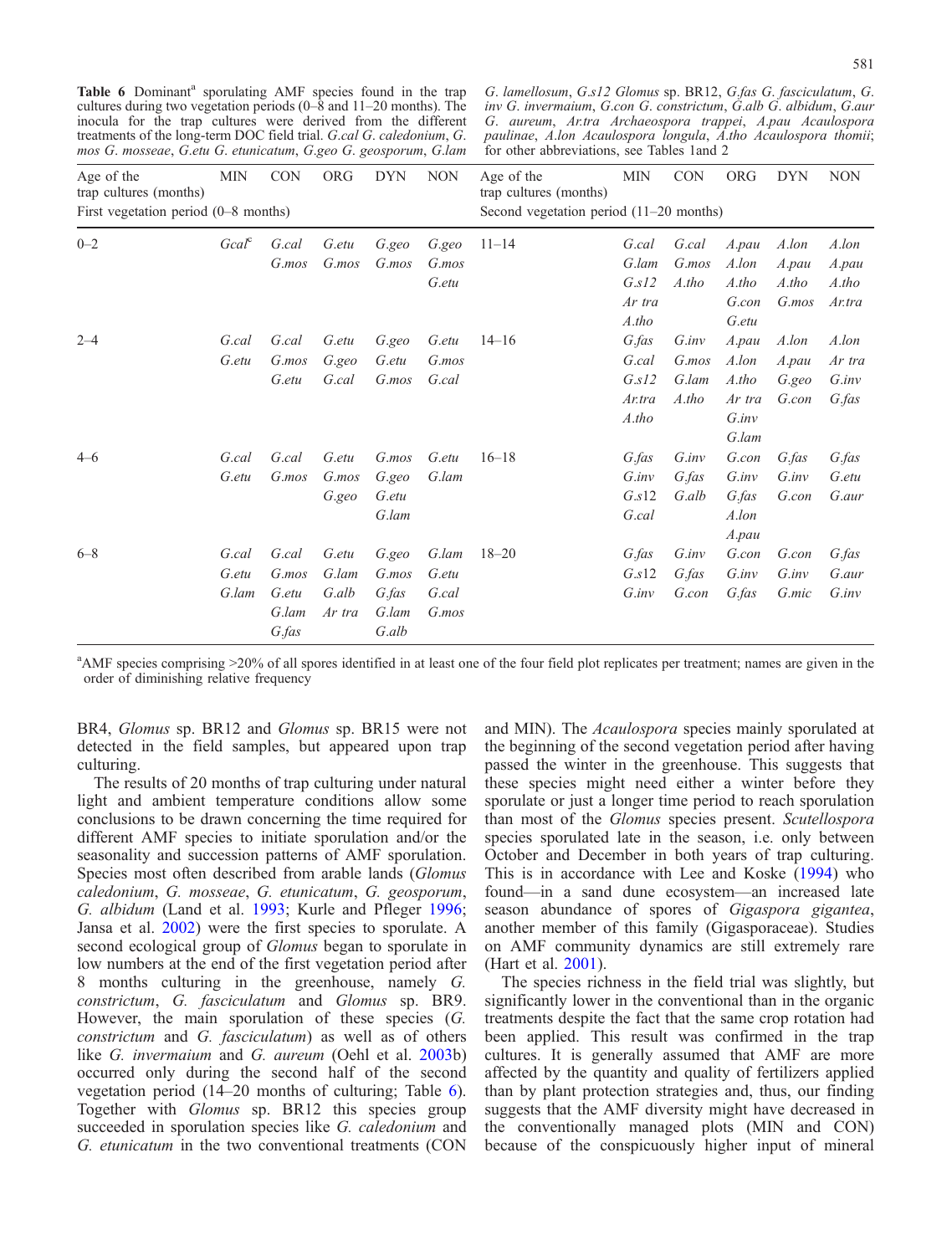<span id="page-9-0"></span>fertilizer that is instantly available (mineral fertilizers versus farmyard manure). Previously, the organic treatments (ORG and DYN) have been found to induce an enhanced mycorrhizal root colonization in the field and in pot experiments (Mäder et al. [2000\)](#page-10-0); here it is shown that they also exhibit a higher AMF spore abundance in the field (Table 3) and an enhanced infection potential as measured in the trap cultures (Fig. 2).

The most striking effect of the different farming systems concerned the spore abundance of AMF species not belonging to the genus *Glomus*. Many of these species appeared to prefer or even to be restricted to the plots managed by organic farming. This was the case for most species of *Acaulospora* identified from the field as well as for Acaulospora sp. BR13 and Entrophospora infrequens that were found only in the trap cultures of ORG and DYN and NON. A previous study indicated a trend towards an increase in AMF belonging to the genera Acaulospora, Scutellospora and *Entrophospora* under long-term reduced tillage managements (Jansa et al. [2002](#page-10-0)). Our study complements this finding, indicating that not only reduced tillage but also organic farming may increase the diversity of AMF species and genera in arable lands. Our findings indicate that some AMF species, especially Acaulospora spp., find an ecological niche in the soils of organic farming systems, and that this may be connected with the characteristically low level of readily available P in these soils (Oehl et al. [2002](#page-10-0)). We hypothesize that these AMF species are functionally important for natural ecosystems and low-input sustainable farming; if this is true, their loss under conventional farming would be alarming.

The finding of higher AMF diversity (Table 3) and plant infection potential (Fig. 2) in the organic as compared to the conventional treatments fits well with previous observations of an increased overall microbial diversity and biomass (Fliessbach and Mäder 2000), a higher faunal (earthworms and carabides) (Pfiffner and Niggli [1996](#page-10-0); Pfiffner and Mäder [1997\)](#page-10-0) and floral (weeds) diversity (Mäder et al. [2002](#page-10-0)), higher soil respiration rates and enzyme activities (Oberson et al. [1996](#page-10-0); Fliessbach and Mäder 2000), an increased amount and turnover of microbially bound P (Oehl et al. [2001](#page-10-0)) that accompanies a higher potential for organic P mineralization (Oehl [1999\)](#page-10-0) and finally a higher soil aggregate stability (Mäder et al. [2002](#page-10-0)).

In European organic farming, fertilization is mainly or exclusively based on animal manure produced on-farm, and it is common practice to apply nutrients in the form of manure at a rate of 1.2–2.0 lifestock units  $ha^{-1}$  year<sup>-1</sup>. This practice usually leads to a negative nutrient input/output balance and, in the long-term, could cause nutrient deficiencies, especially with respect to P (Oehl et al. [2002](#page-10-0)) and K (Mäder et al. [2002](#page-10-0)). This is often accepted because of an enhanced weathering and concomitant nutrient release from minerals due to an increase in soil biological activity induced by organic farming. It has been reported also that AMF consortia isolated from organic farms are more effective in plant growth promotion under conditions of low nutrient availability than consortia from

conventional farms (Scullion et al. [1998](#page-10-0)). Moreover, fertilizing low-nutrient soils has been found to select AMF strains that are inferior mutualists (Johnson [1993\)](#page-10-0). It will be a challenging task, therefore, to now test the AMF species isolated from the different farming treatments of the long-term field trial with respect to their efficacy in crop growth promotion under conditions of low nutrient availability. If it turns out that indeed less benign AMF species are selected under intensive agriculture this would have to be taken into account in the widespread current attempts to convert high-input, intensively managed agroecosystems into ecologically less harmful and more sustainable agroecosystems that still provide satisfactory crop yields.

Acknowledgements We thank Dr Endre Laczko for his help and advice regarding statistical treatment of the data and Dr Dirk Redecker for critically reading the manuscript. The technical help of Larissa Vines, Robert Bösch and Giacomo Busco is gratefully acknowledged. This study was supported by the Swiss Agency for Development and Cooperation in the framework of the Indo-Swiss Collaboration in Biotechnology programme and by the Bundesanstalt für Landwirtschaft und Ernährung, Bundesministerium für Verbraucherschutz, Ernährung und Landwirtschaft (Bonn, Germany) in the framework of the Bundesprogramm Ökologischer Landbau.

#### References

- An ZQ, Hendrix JW, Hershman DE, Ferriss RS, Henson GT (1993) The influence of crop-rotation and soil fumigation on a mycorrhizal fungal community associated with soybean. Mycorrhiza 3:171–182
- Barea JM, Jeffries P (1995) Arbuscular mycorrhizas in sustainable soil-plant systems. In: Varma A, Hock B (eds) Mycorrhiza. Springer, Berlin Heidelberg New York, pp 521–560
- Bever JD, Morton JB, Antonovics J, Schultz PA (1996) Hostdependent sporulation and species diversity of arbuscular mycorrhizal fungi in a mown grassland. J Ecol 84:71–82
- Bever JD, Schultz PA, Pringle A, Morton JB (2001) Arbuscular mycorrhizal fungi: More diverse than meets the eye, and the ecological tale of why. Bioscience 51:923–931
- Brundrett M, Melville L, Peterson L (1994) Practical methods in Mycorrhiza research. Mycologue Publications, University of Guelph, Guelph, Ontario, Canada
- Clapp JP, Young JPW, Merryweather JW, Fitter AH (1995) Diversity of fungal symbionts in arbuscular mycorrhizae from a natural community. New Phytol 87:259–265
- Douds DD, Millner P (1999) Biodiversity of arbuscular mycorrhizal fungi in agroecosystems. Agric Ecosyst Environ 74:77–93
- Douds DD, Janke RR, Peters SE (1993) VAM fungus spore populations and colonization of roots of maize and soybean under conventional and low-input sustainable agriculture. Agric Ecosyst Environ 43:325–335
- Fager EW (1972) Diversity: a sampling study. Am Nat 106:293–310
- Fitter AH (2001) Specificity, links and networks in the control of diversity in plant and microbial communities. In: Press MC, Hontly NJ, Levin S (eds) Mycorrhizal functioning. Ecology: achievement and challenge. Blackwell, Oxford, pp 95–114
- Fliessbach A, Mäder P (2000) Microbial biomass and size-density fractions differ between soils of organic and conventional agricultural systems. Soil Biol Biochem 32:757–768
- Fliessbach A, Mäder P, Niggli U (2000) Mineralization and microbial assimilation of  $^{14}$ C-labeled straw in soils of organic and conventional agricultural systems. Soil Biol Biochem 32:1131–1139